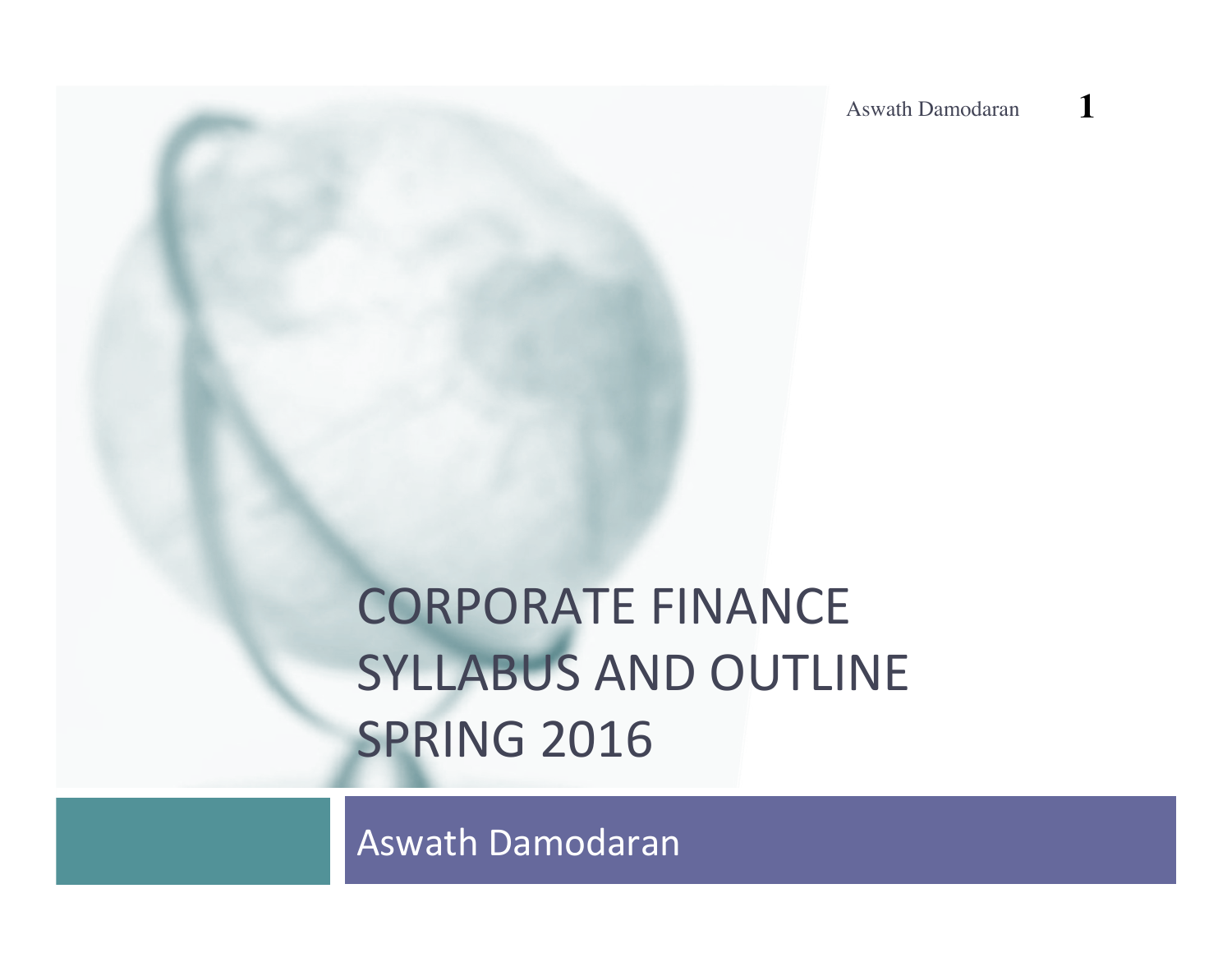### General Information

- □ Office: Room 9-69
- □ Phone: 998-0340
- □ E-mail: adamodar@stern.nyu.edu
- □ Office Hours
	- Monday 9.45-10.20, 1.15 -2.30
	- Wednesday 9.45-10.20, 1.15 -2.30
	- $\blacksquare$  The "fair game" principle applies.
- $\Box$  Teaching Assistants
	- 1. Andre Perreira, andre.pereira@stern.nyu.edu
	- 2. Nick McIntyre, nam530@stern.nyu.edu
	- 3. Ombretta Pettinato, opettina@stern.nyu.edu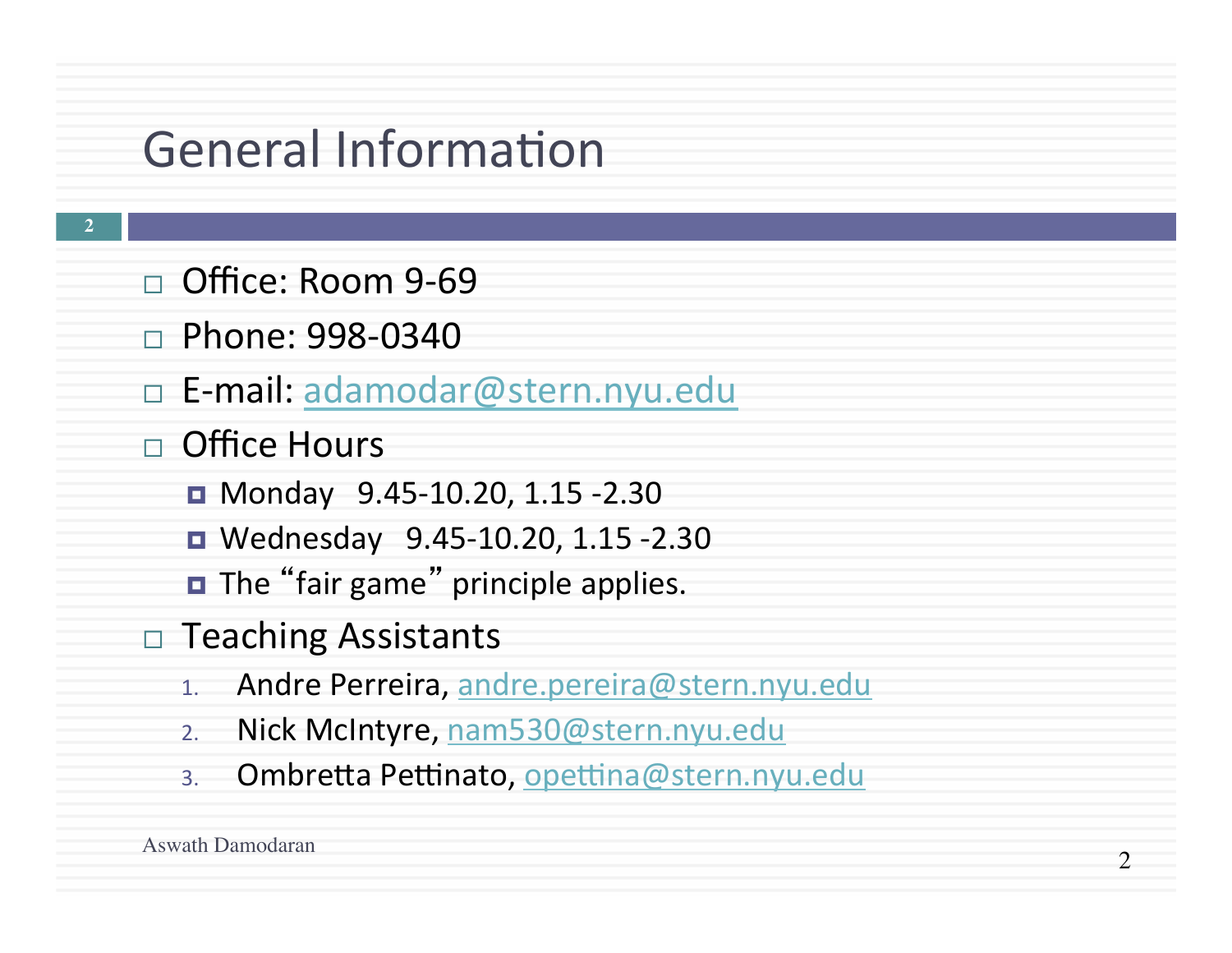#### Class structure

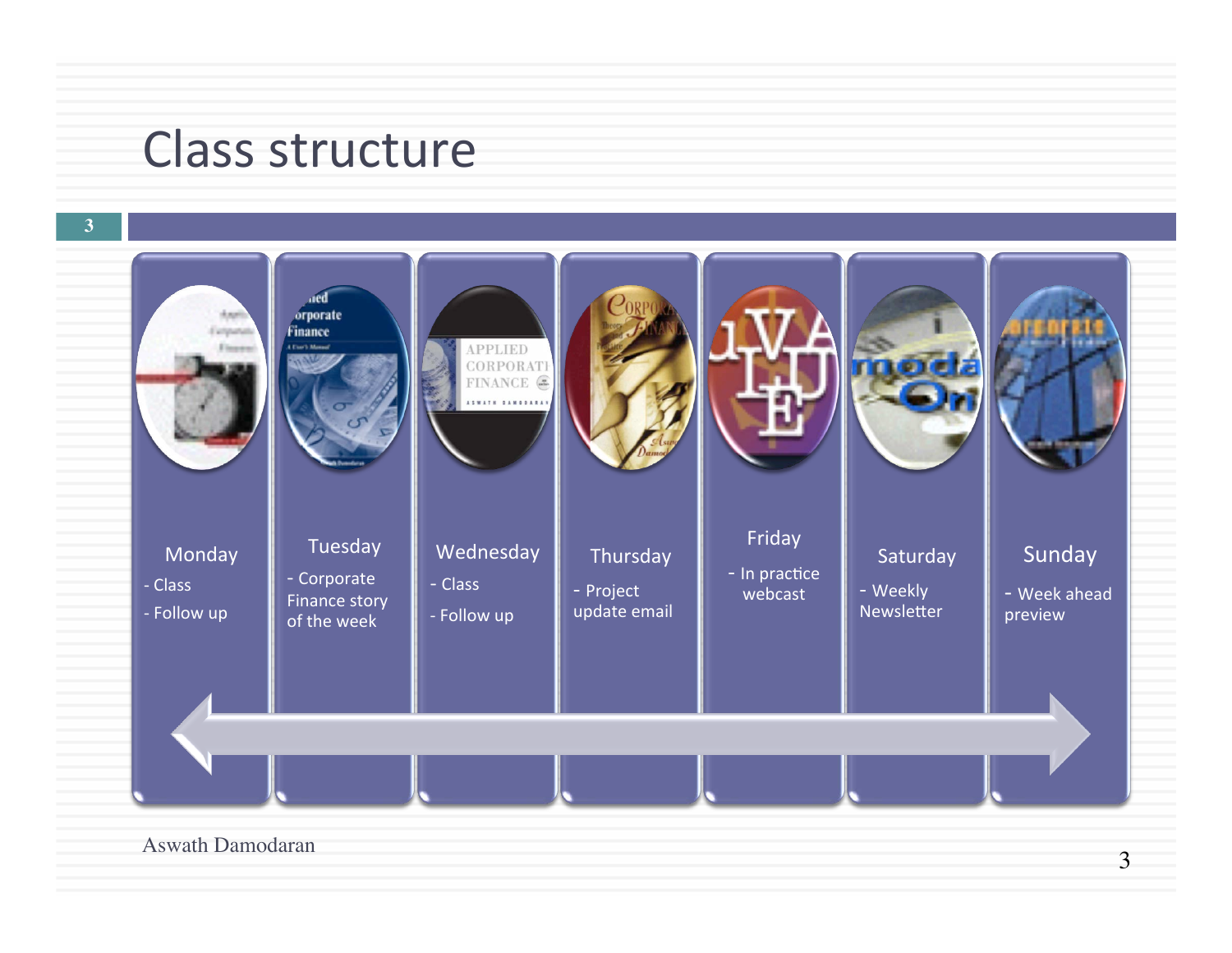### For each class, please try to..

- □ Be here and on time: Each class will start on time. I will try to get here a few minutes ahead. □ Announcements: I know that this is one of the few chances you get to talk
	- to almost the entire class. If you want to make an announcement, please let me know ahead of time and try to keep it to under 2 minutes
	- □ Bring your lecture note packet with you: These are available in three parts. They can be bought at the book store or downloaded from my web site by going to:

http://www.stern.nyu.edu/~adamodar/New Home Page/cflect.html

- If you do miss a class, please catch up: All classes will be web cast. The web casts will be online (usually) within a few hours of the class. The webcasts will be available in four formats:
	- $\blacksquare$  as a stream (with a high-speed internet connection)
	- as a YouTube video (if you have a lower-speed connection or small screen device)
	- $\blacksquare$  as a downloadable video file (for a computer, a tablet or a smart phone)
	- $\Box$  as a downloadable audio file.

Aswath Damodaran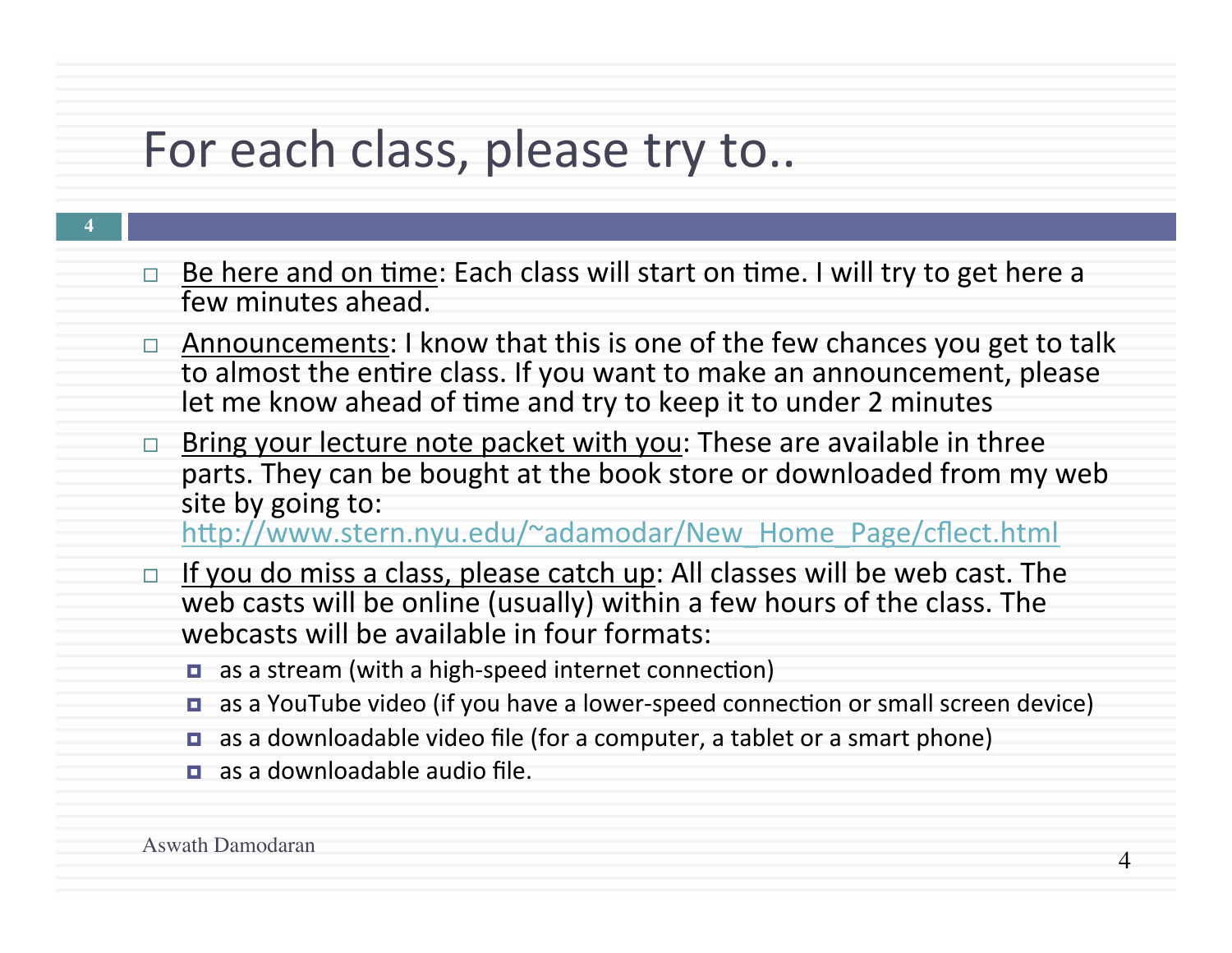#### **Information Hubs**

- $\Box$  The Website: The central location for everything related to this class is on the home page for the class on my website:
	- ¤ h[p://www.stern.nyu.edu/~adamodar/New\_Home\_Page/corpfin.html
	- I will try to also keep the material on NYU Classes, but I don't like closed systems. Enough said!
- $\Box$  The Apple iTunes U version: The class will be carried on Apple iTunes U. If you have an Apple device (an iPad or even an iPhone), you can watch the webcasts and get the class material here. To get the class, download the iTunes U app to your device and then click on the link for the class.

https://itunes.apple.com/us/course/id1069496444

If you have an Android (what possessed you to commit such a mortal sin?), you can watch iTunes U, if you have the Tunesviewer app on your Android. You can get it by going to http://sourceforge.net/projects/tunesviewer/

YouTube Channel: There is a final option, if your broadband connection is not that great and you are watching on a Tablet/smartphone. There is a YouTube playlist for this class. where all class sessions will be loaded.

https://www.youtube.com/playlist?list=PLUkh9m2BorgnapcQ03A0a\_jsbele2kKbp

When you get a chance, check it out.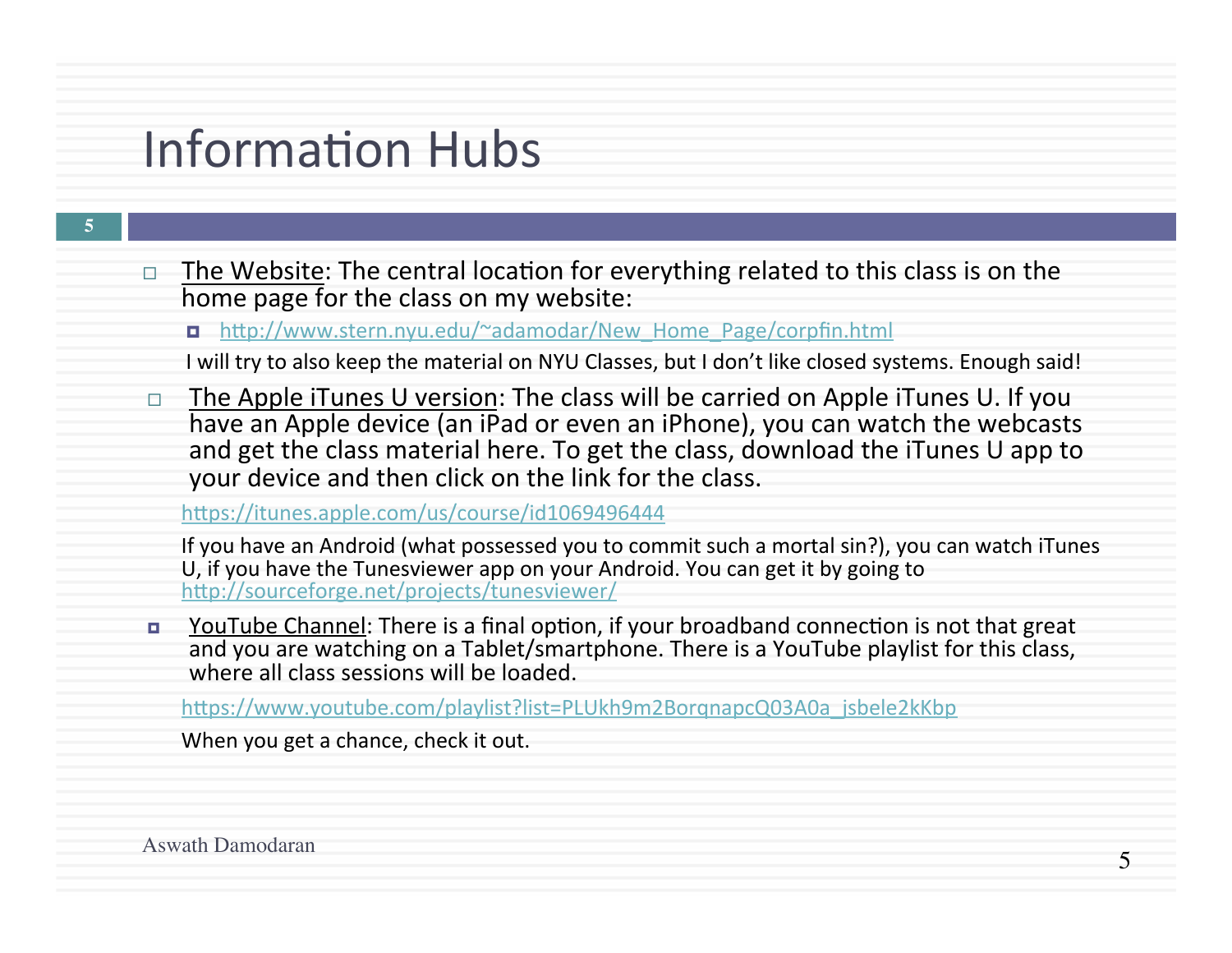#### More ways that I can harass you!!

- **6**
- $\Box$  The Google calendar: The Google calendar for the class is available at
	- $\Box$  http://bit.ly/1OkNere
- $\Box$  Blog: I post on finance and valuation on my blog. If you have time on your hands:

http://aswathdamodaran.blogspot.com/

 $\Box$  Twitter: I have a twitter feed (@AswathDamodaran). I don't tweet much and you will learn nothing about my personal life, but I hope to keep you posted on corporate finance and valuation.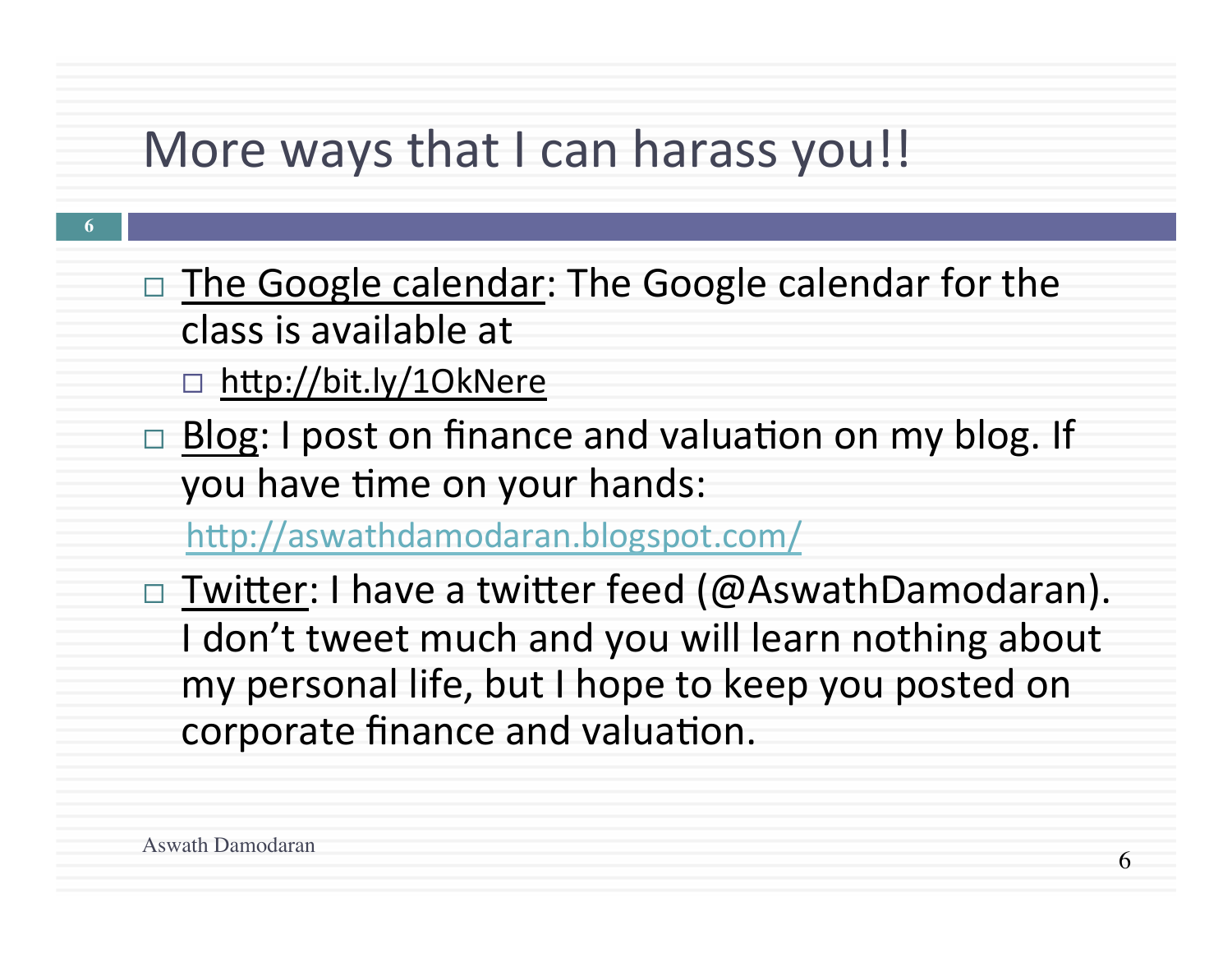## What is corporate finance?

- $\Box$  Every decision that a business makes has financial implications, and any decision which affects the finances of a business is a corporate finance decision.
- $\Box$  Defined broadly, everything that a business does fits under the rubric of corporate finance.

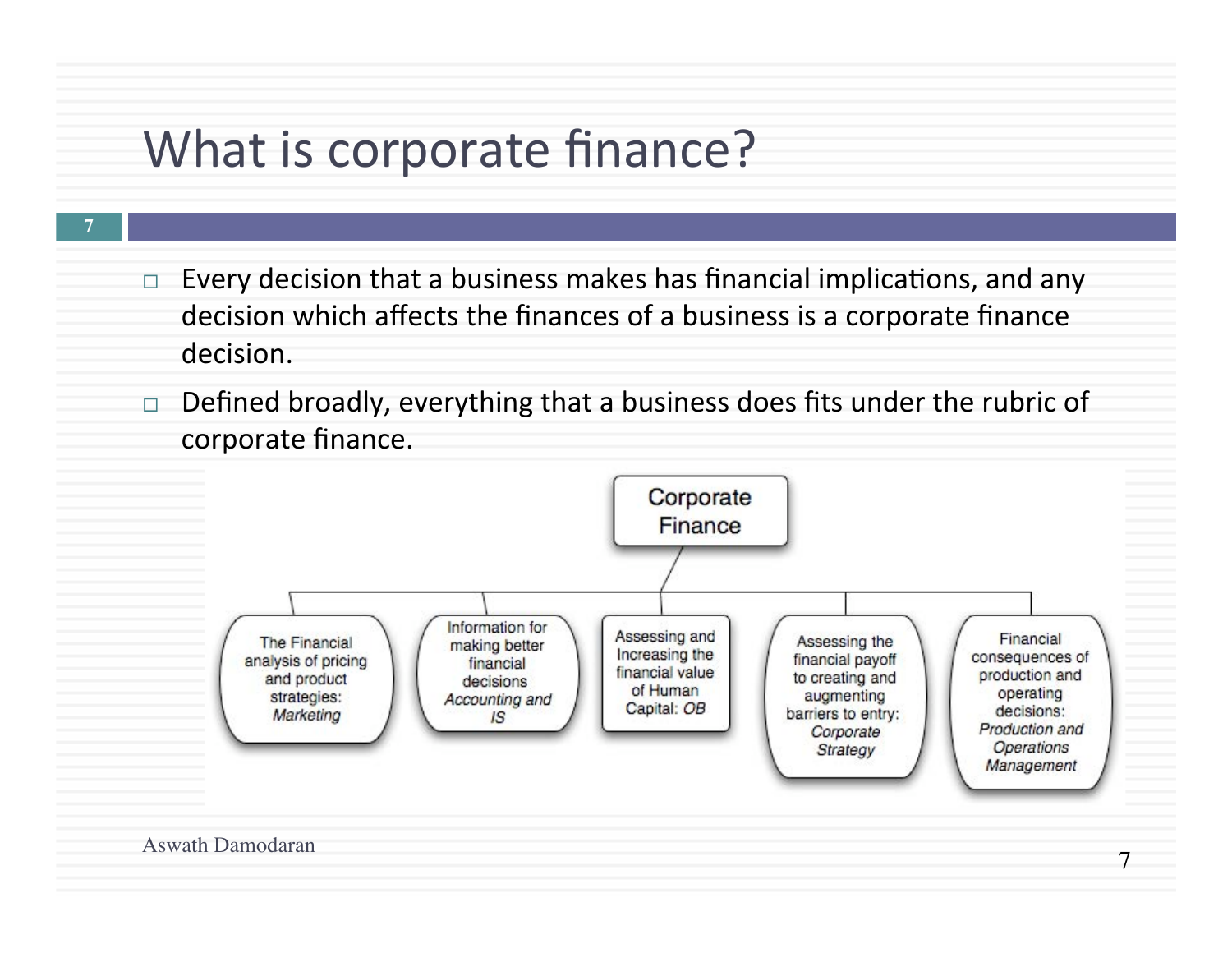### **Course Objectives**

 $\Box$  To give you the capacity to understand the theory and apply, in real world situations, the techniques that have been developed in corporate finance.

**□** Motto for class: If it cannot be applied, who cares?.

- $\Box$  To give you the big picture of corporate finance so that you can understand how things fit together.
	- **□** Motto for class: You can forget the details, but don't miss the storyline.
- $\Box$  To show you that corporate finance is fun.
	- **□** Motto for class: Are we having fun yet?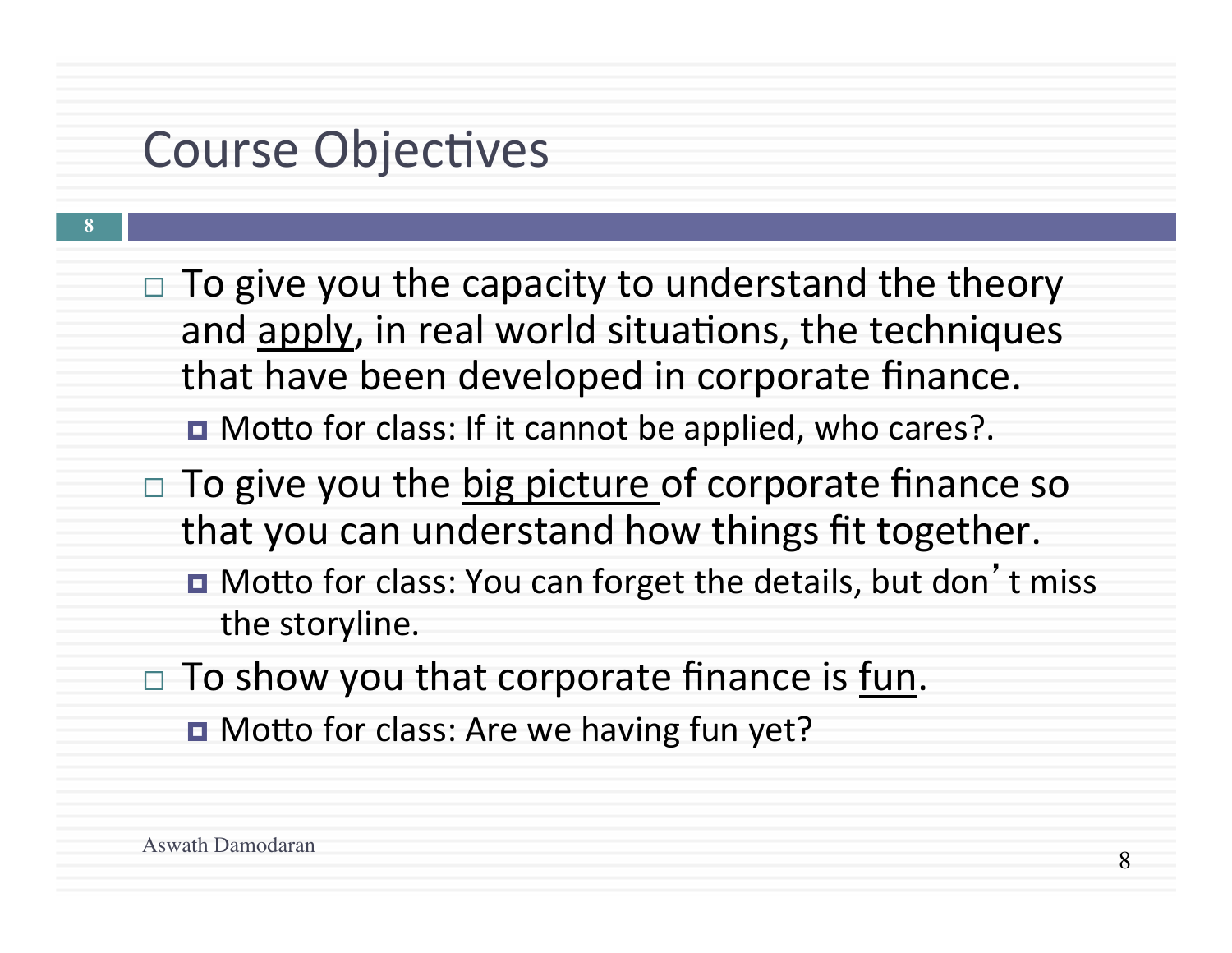#### The Traditional Accounting Balance Sheet



#### The Balance Sheet

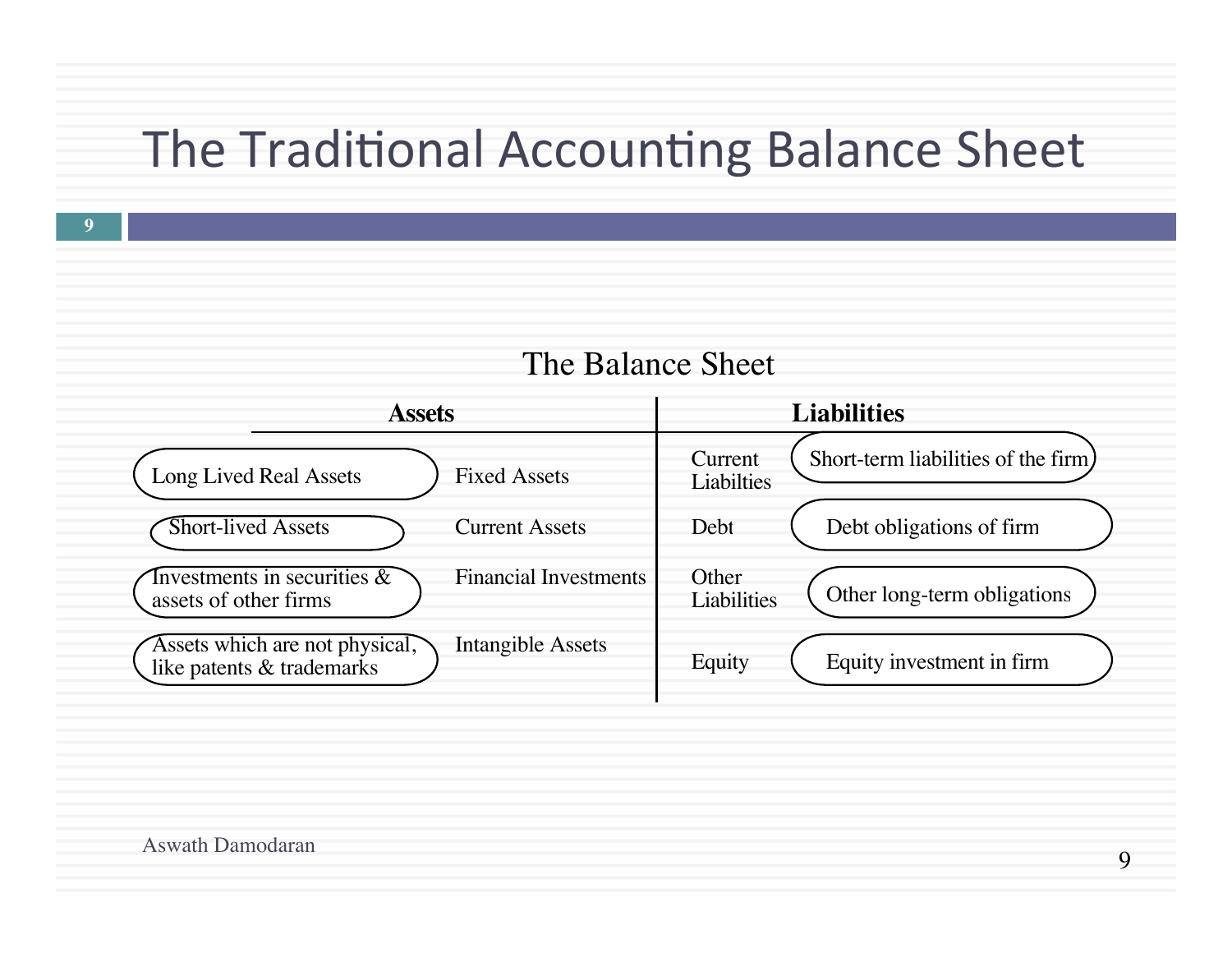#### The Financial View of the Firm

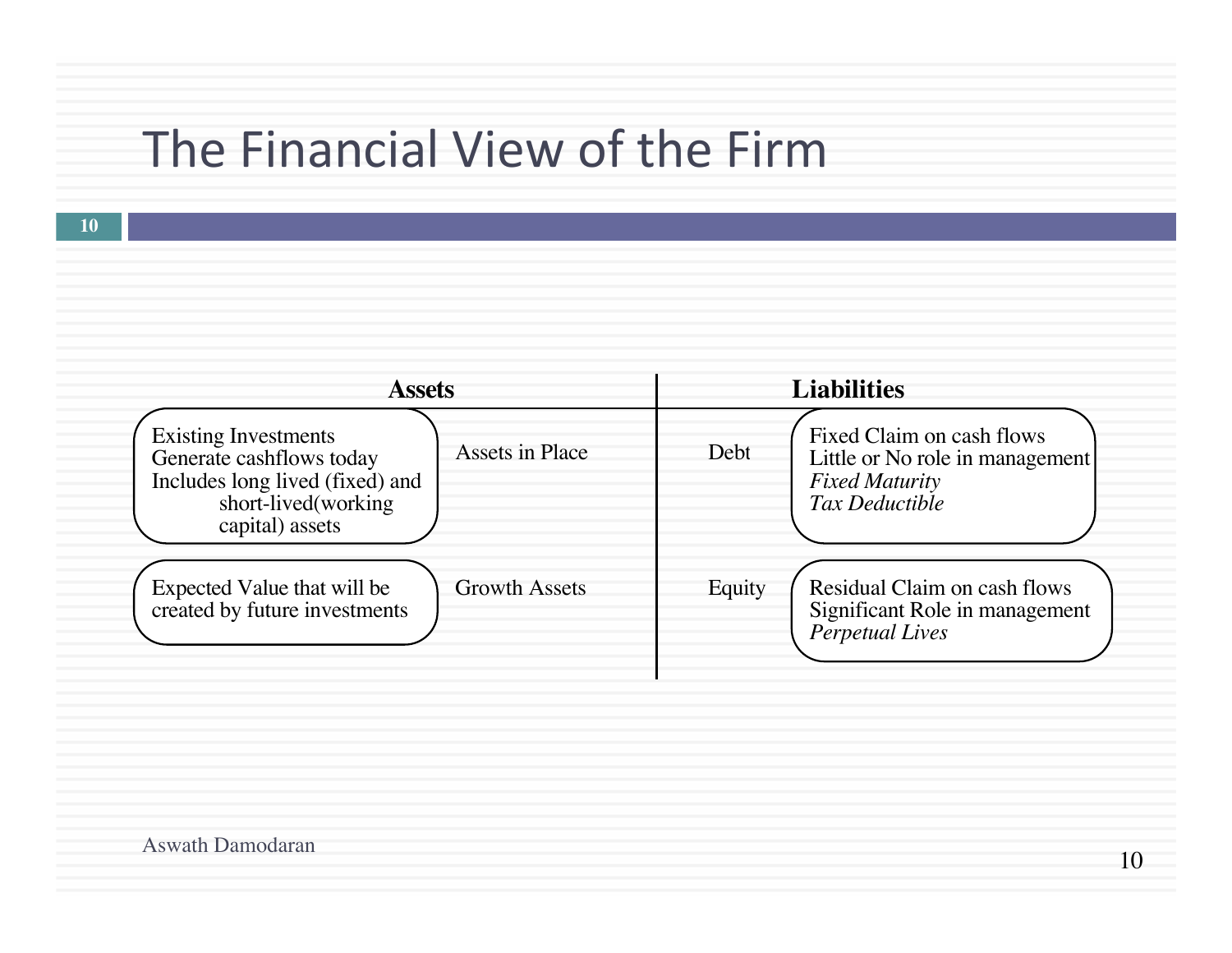#### First Principles & The Big Picture

**11**

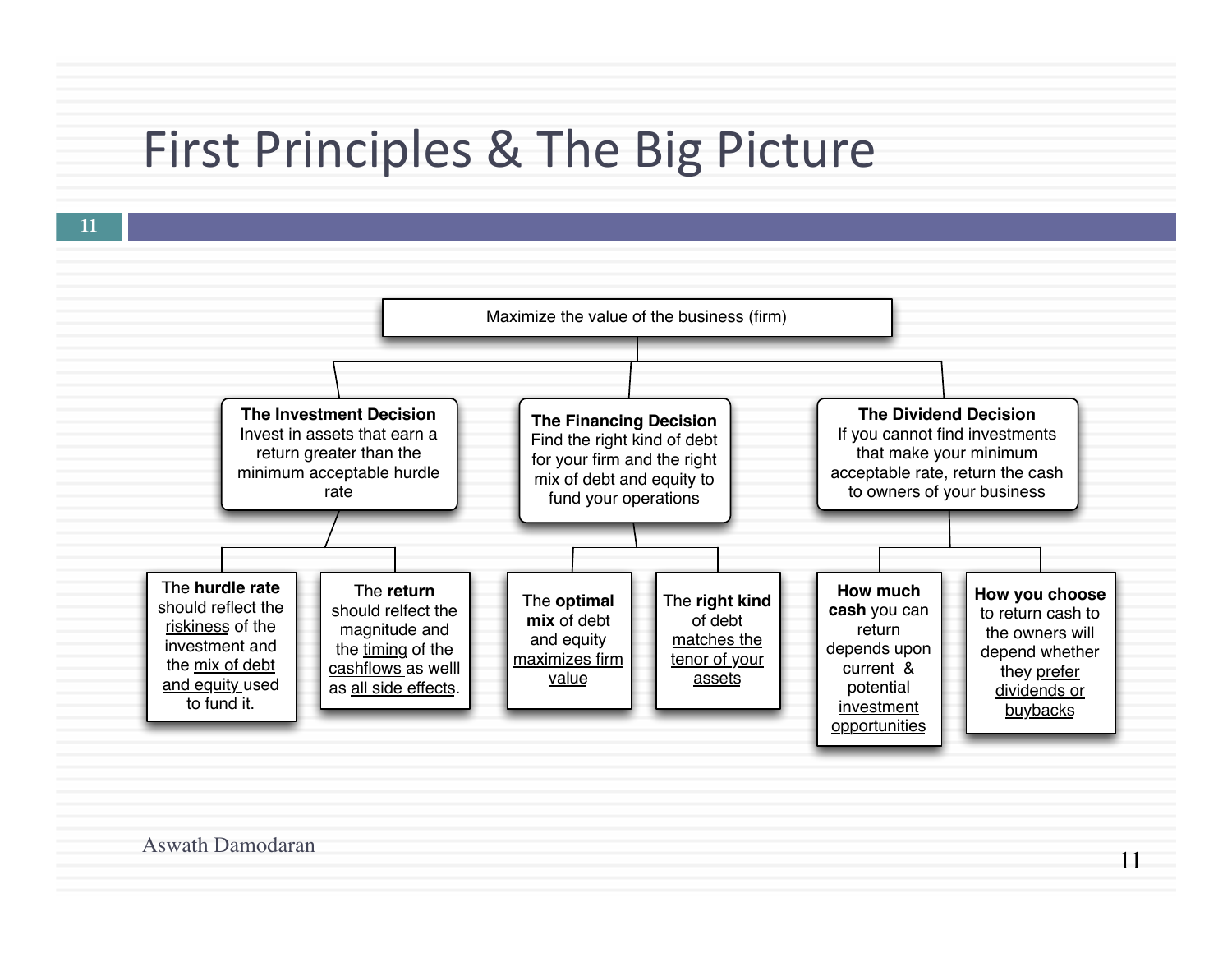### Theme 1: Corporate finance is "common sense"

- $\Box$  There is nothing earth shattering about any of the first principles that govern corporate finance. After all, arguing that taking investments that make 9% with funds that cost 10% to raise seems to be stating the obvious (the investment decision), as is noting that it is better to find a funding mix which costs 10% instead of 11% (the financing decision) or positing that if most of your investment opportunities generate returns less than your cost of funding, it is best to return the cash to the owners of the business and shrink the business.
- $\Box$  Shrewd business people, notwithstanding their lack of exposure to corporate finance theory, have always recognized these fundamentals and put them into practice.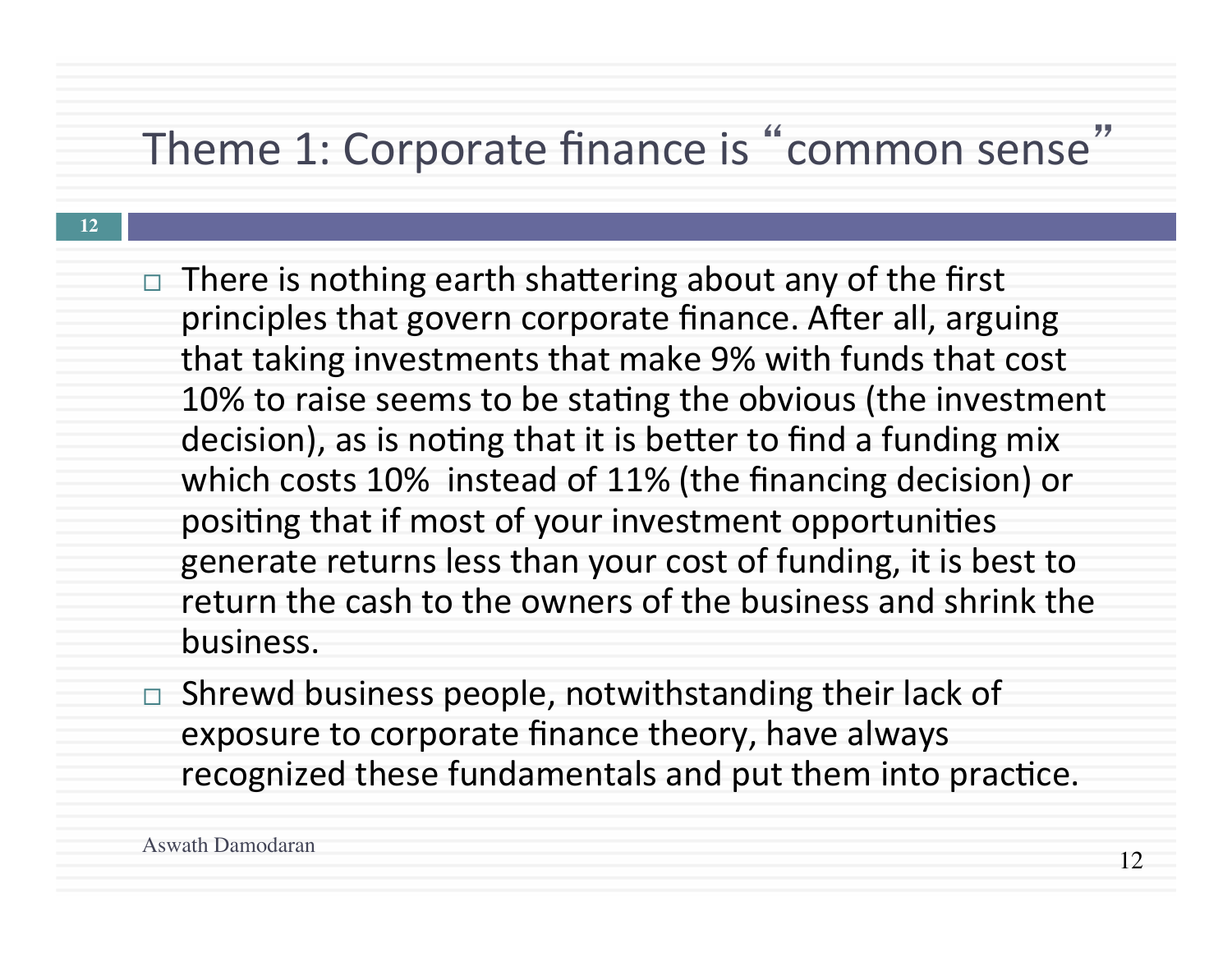## Theme 2: Corporate finance is focused...

- $\Box$  It is the focus on maximizing the value of the business that gives corporate finance its focus. As a result of this singular objective, we can
	- Choose the "right" investment decision rule to use, given a menu of such rules.
	- Determine the "right" mix of debt and equity for a specific business
	- Examine the "right" amount of cash that should be returned to the owners of a business and the "right" amount to hold back as a cash balance.
- This certitude does come at a cost. To the extent that you accept the objective of maximizing firm value, everything in corporate finance makes complete sense. If you do not, nothing will.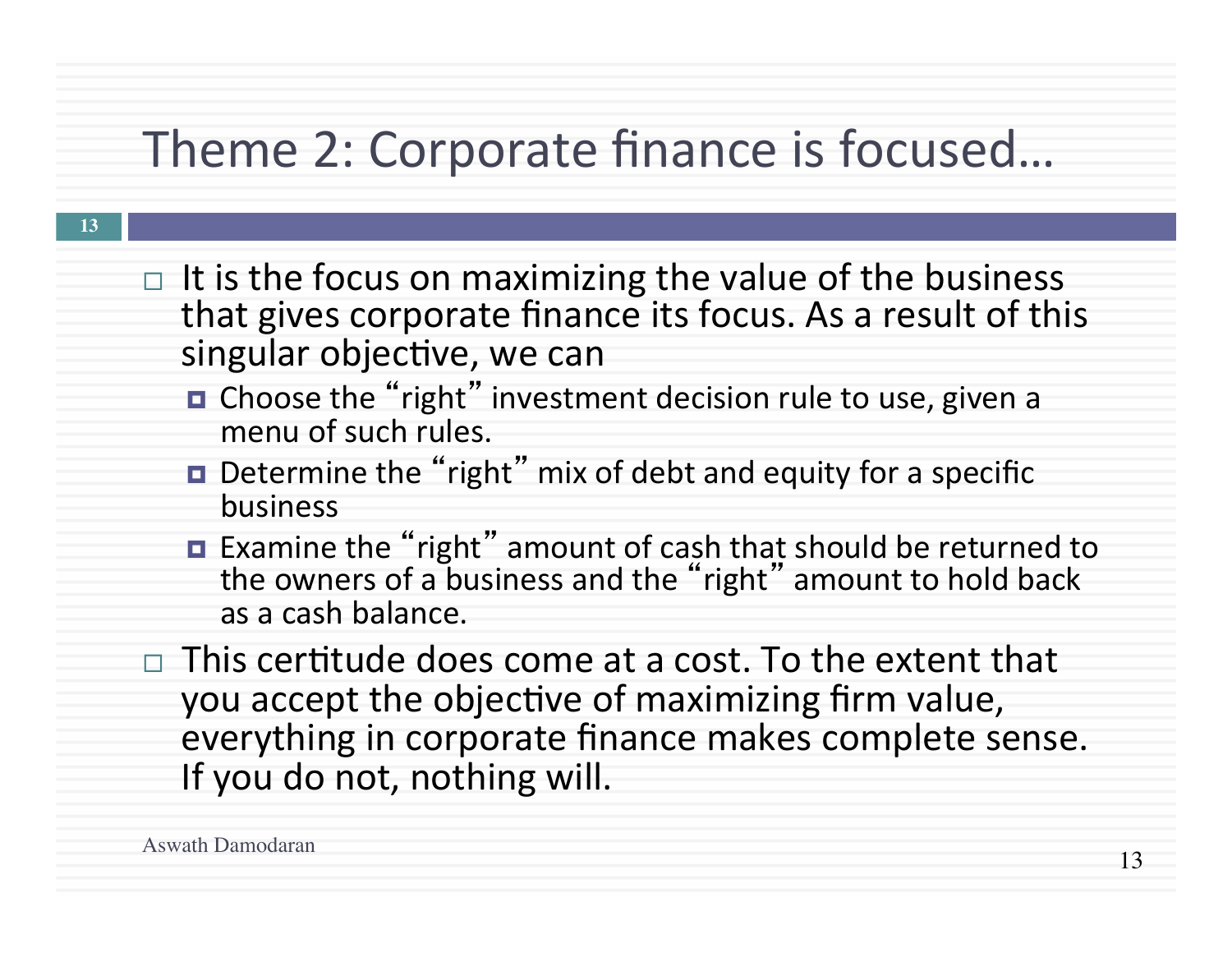### Theme 3: The focus in corporate finance changes across the life cycle...



Aswath Damodaran

**14**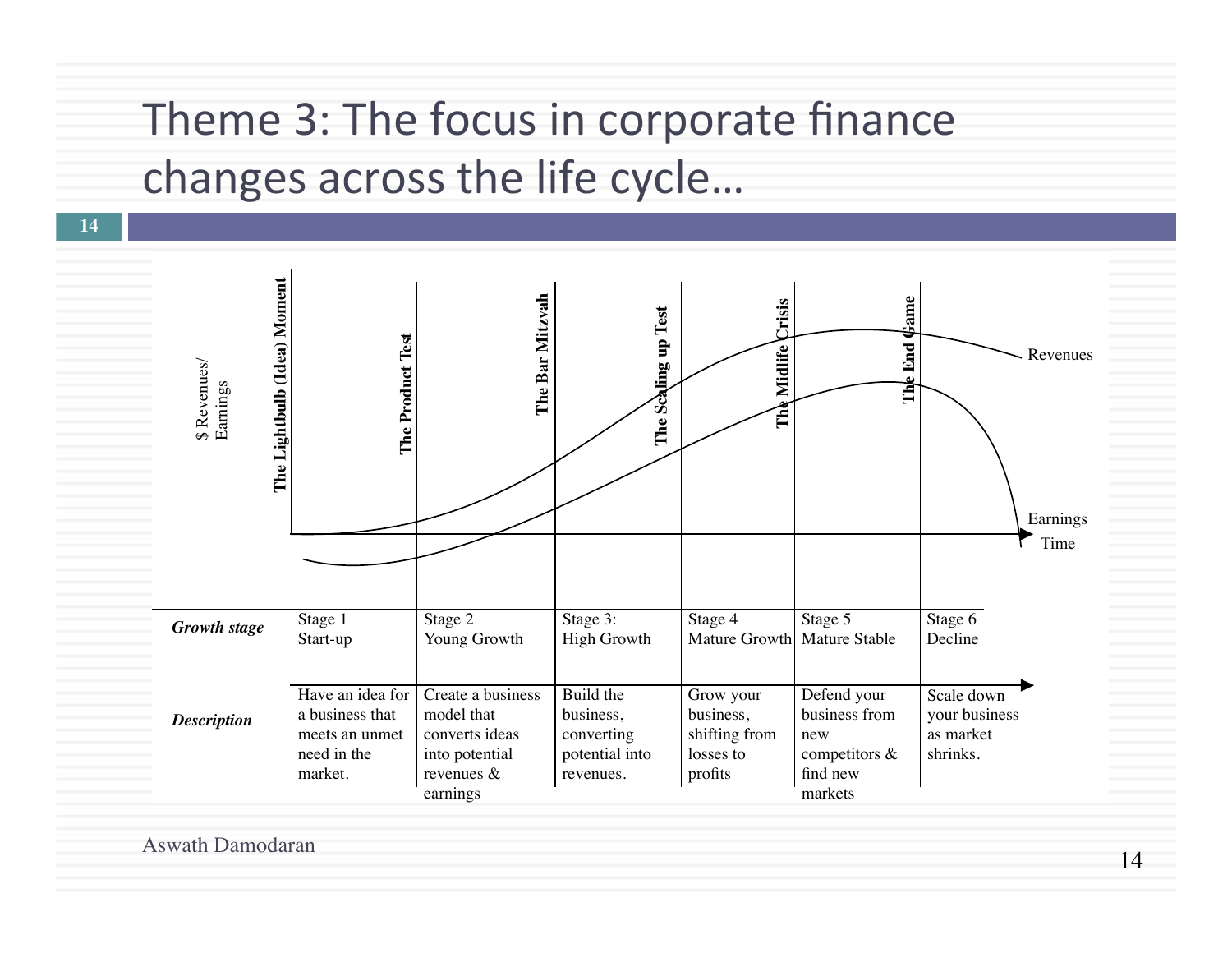### Theme 4: Corporate finance is universal...

- $\Box$  Every business, small or large, public or private, US or emerging market, has to make investment, financing and dividend decisions.
- $\Box$  The objective in corporate finance for all of these businesses remains the same: maximizing value.
- $\Box$  While the constraints and challenges that firms face can vary dramatically across firms, the first principles do not change.
	- A publicly traded firm, with its greater access to capital markets and more diversified investor base, may have much lower costs of debt and equity than a private business, but they both should look for the financing mix that minimizes their costs of capital.
	- A firm in an emerging markets may face greater uncertainty, when assessing new investments, than a firm in a developed market, but both firms should invest only if they believe they can generate higher returns on their investments than they face as their respective (and very different) hurdle rates.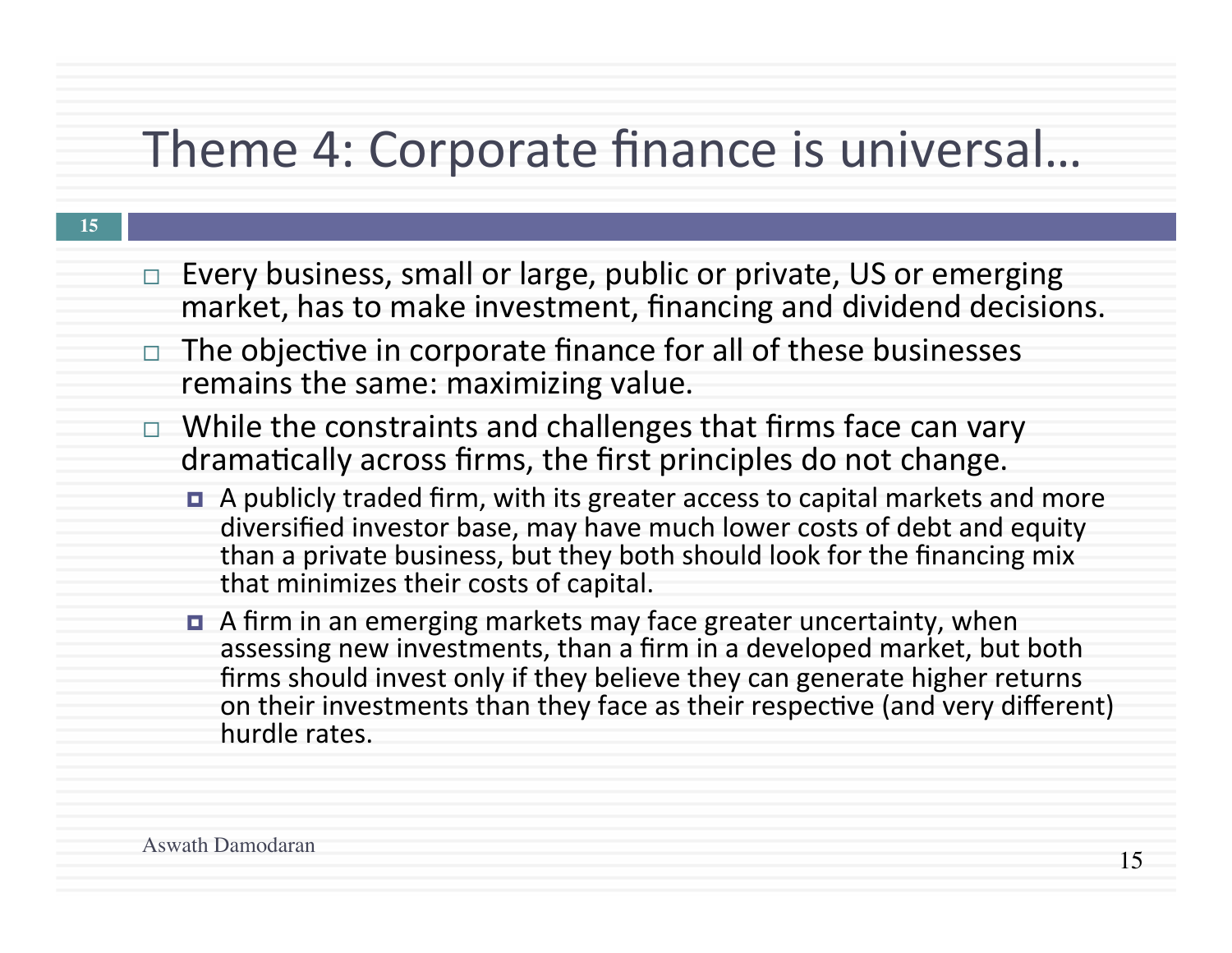Theme 5: If you violate first principles, you will pay a price (no matter who you are..)

- $\Box$  There are some investors/analysts/managers who convince themselves that the first principles don't apply to them because of their superior education, standing or past successes, and then proceed to put into place strategies or schemes that violate first principles.
- Sooner or later, these strategies will blow up and create huge costs.
- $\Box$  Almost every corporate disaster or bubble has its origins in a violation of first principles.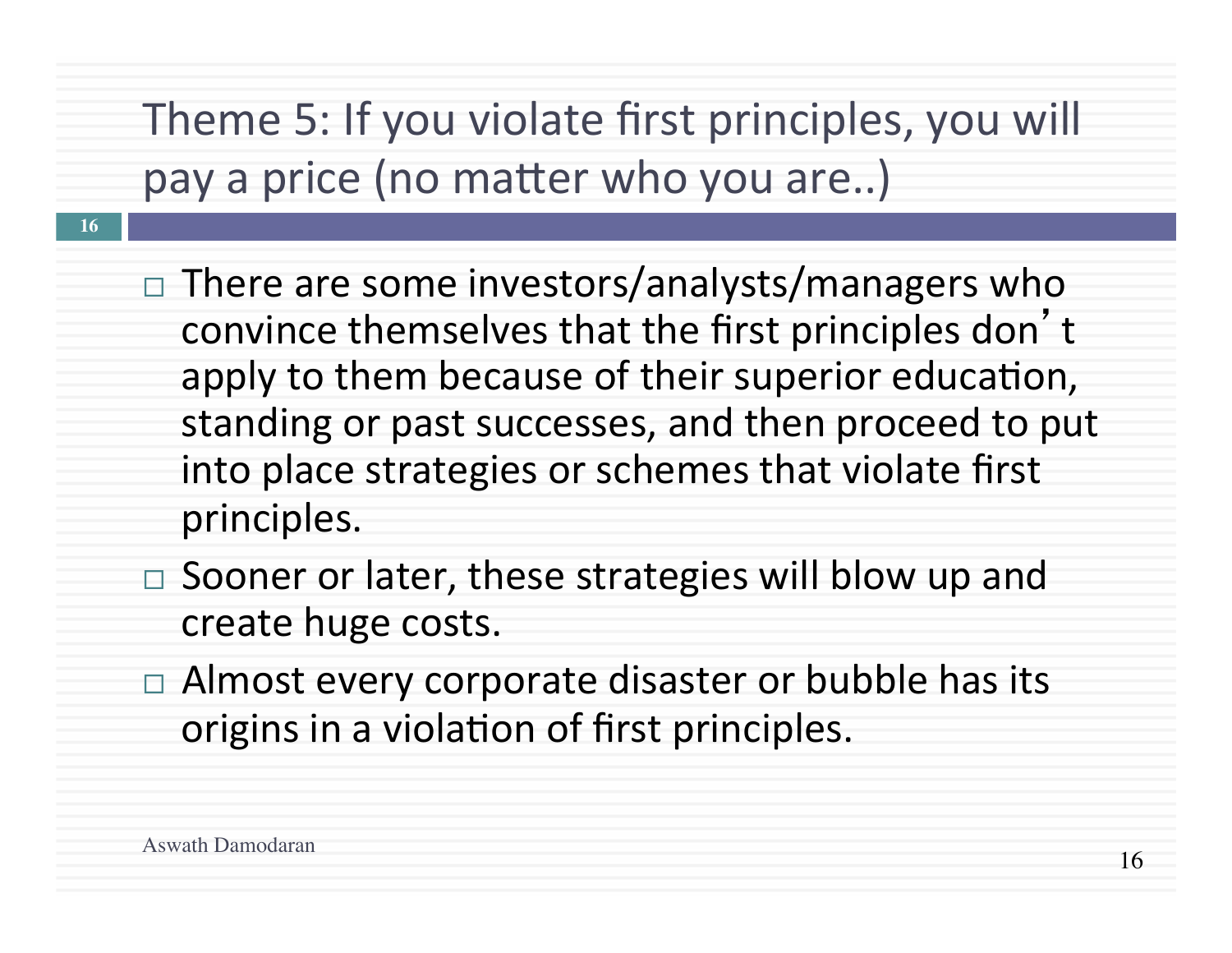#### **Required Material**

#### **17**

- I. Text: Lecture Notes; They are sold in the book store in two parts. The lecture notes are also available in pdf format on the web:
	- http://www.stern.nyu.edu/~adamodar/New\_Home\_Page/cflect.htm

#### II. Supplementary Text:

Applied Corporate Finance: A User's Manual (Third Edition) by Aswath Damodaran

http://www.stern.nyu.edu/~adamodar/New\_Home\_Page/ACF3E/appldCF3E.htm

Applied Corporate Finance: A User's Manual (Fourth Edition) by Aswath Damodaran: This is a beta version and I am sure that there are rough ends and typos. If you want to use it instead, do so. It is free but in return, I would like you to draw my attention to typos and parts that are confusing.

#### III. Practice Problems/Exams:

Every quiz and final exam that I have ever given is online, with solutions. http://www.stern.nyu.edu/~adamodar/New\_Home\_Page/cfprob0.html

There are also problems in the supplementary book, and solutions.

http://www.stern.nyu.edu/~adamodar/New\_Home\_Page/cfprset.htm

IV. Spreadsheets and data are accessible on my home page:

www.stern.nyu.edu/~adamodar/New\_Home\_Page/data.html www.stern.nyu.edu/~adamodar/New\_Home\_Page/spreadsh.htm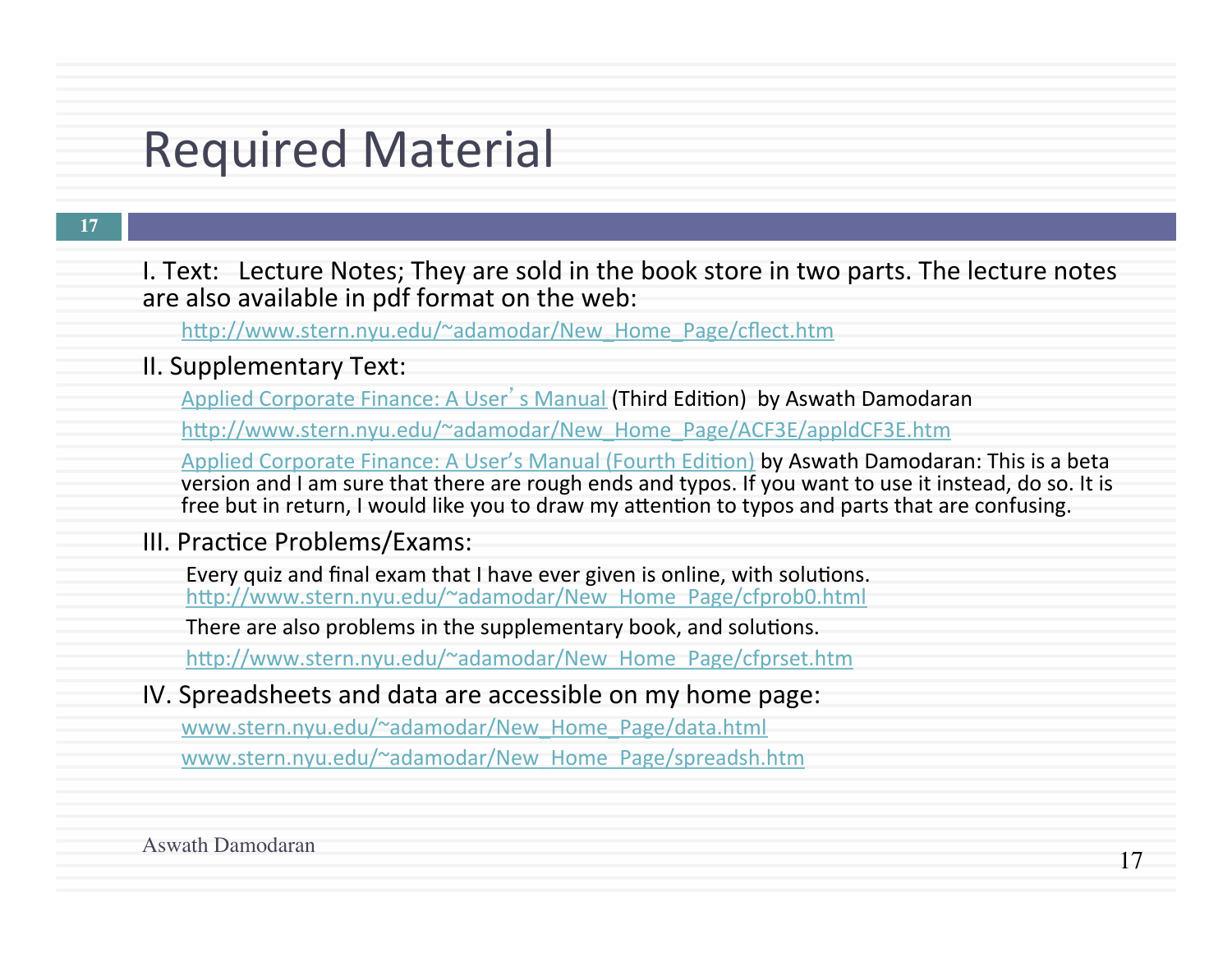#### Class Structure & Chapter references

**18**

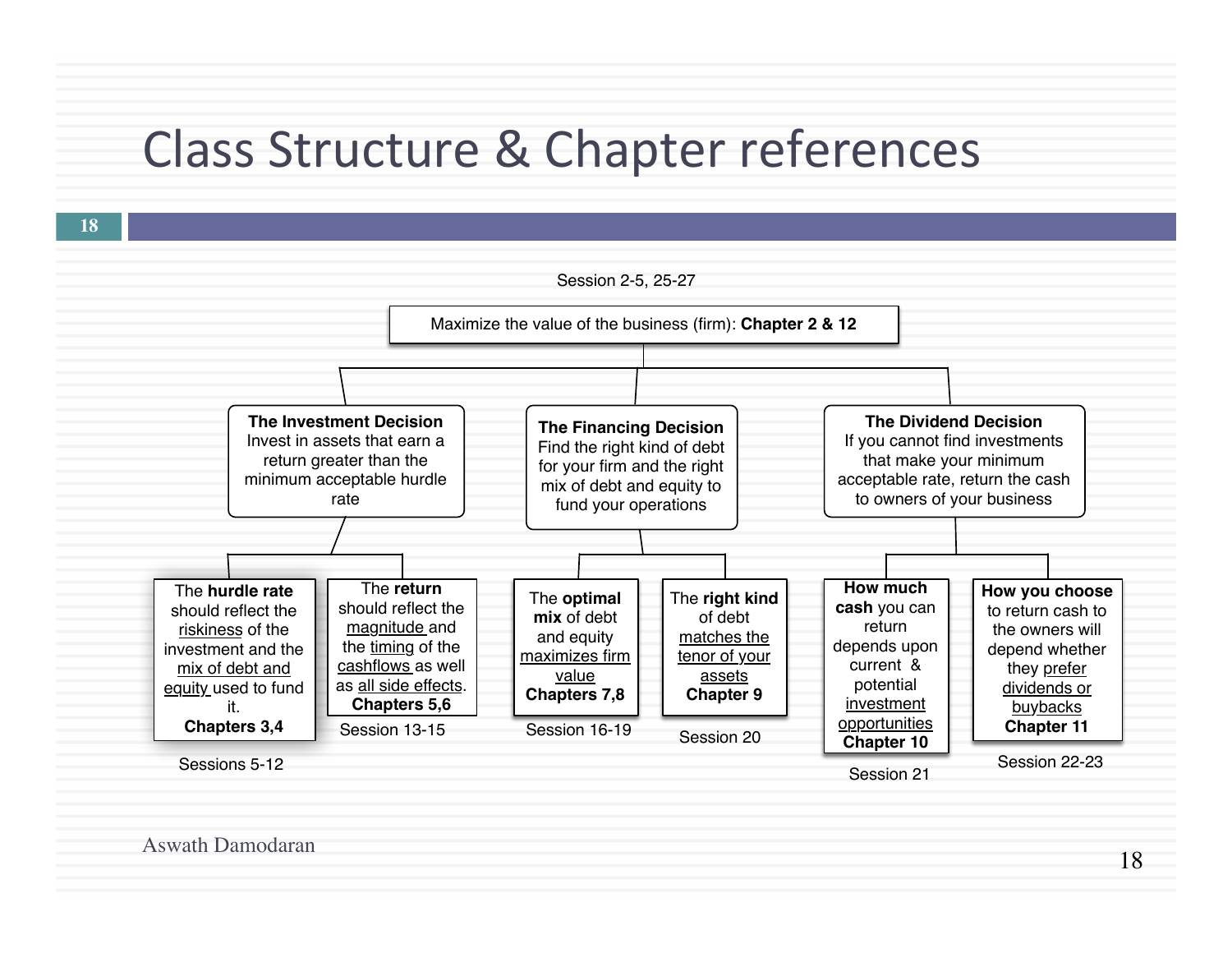## And it will be applied...

| <b>Disney</b>                    |
|----------------------------------|
| Sector: Entertainment            |
| Incorporated in: US              |
| <b>Operations: Multinational</b> |
| Size: Large market cap           |

| <b>Bookscape</b>              |
|-------------------------------|
| Sector: Book Retail           |
| Incorporated in: US           |
| <b>Operations: New York</b>   |
| <b>Other: Privately owned</b> |

| Vale                             |                                  |                                  |
|----------------------------------|----------------------------------|----------------------------------|
| Sector: Mining/Metals            |                                  | Deutsche Bank                    |
|                                  |                                  | Sector: Bank/ Investment Bank    |
| Incorporated in: Brazil          | <b>Applied Corporate Finance</b> | Incorporated in: Germany         |
| <b>Operations: Multinational</b> |                                  | <b>Operations: Multinational</b> |
| Size: Large market cap           |                                  |                                  |
| Other: Government stake          |                                  | Size: Large market cap           |
|                                  |                                  | Other: Regulated                 |

| <b>Tata Motors</b>               |  |
|----------------------------------|--|
| Sector: Automotive               |  |
| Incorporated in: India           |  |
| <b>Operations: Multinational</b> |  |
| Size: Mid market cap             |  |
| <b>Other: Family Group</b>       |  |

| <b>Baidu</b>                |
|-----------------------------|
| Sector: Online Search       |
| Incorporated in: Cayman Isl |
| <b>Operations: China</b>    |
| Size: Mid market cap        |
| Other: Shell company (VIE)  |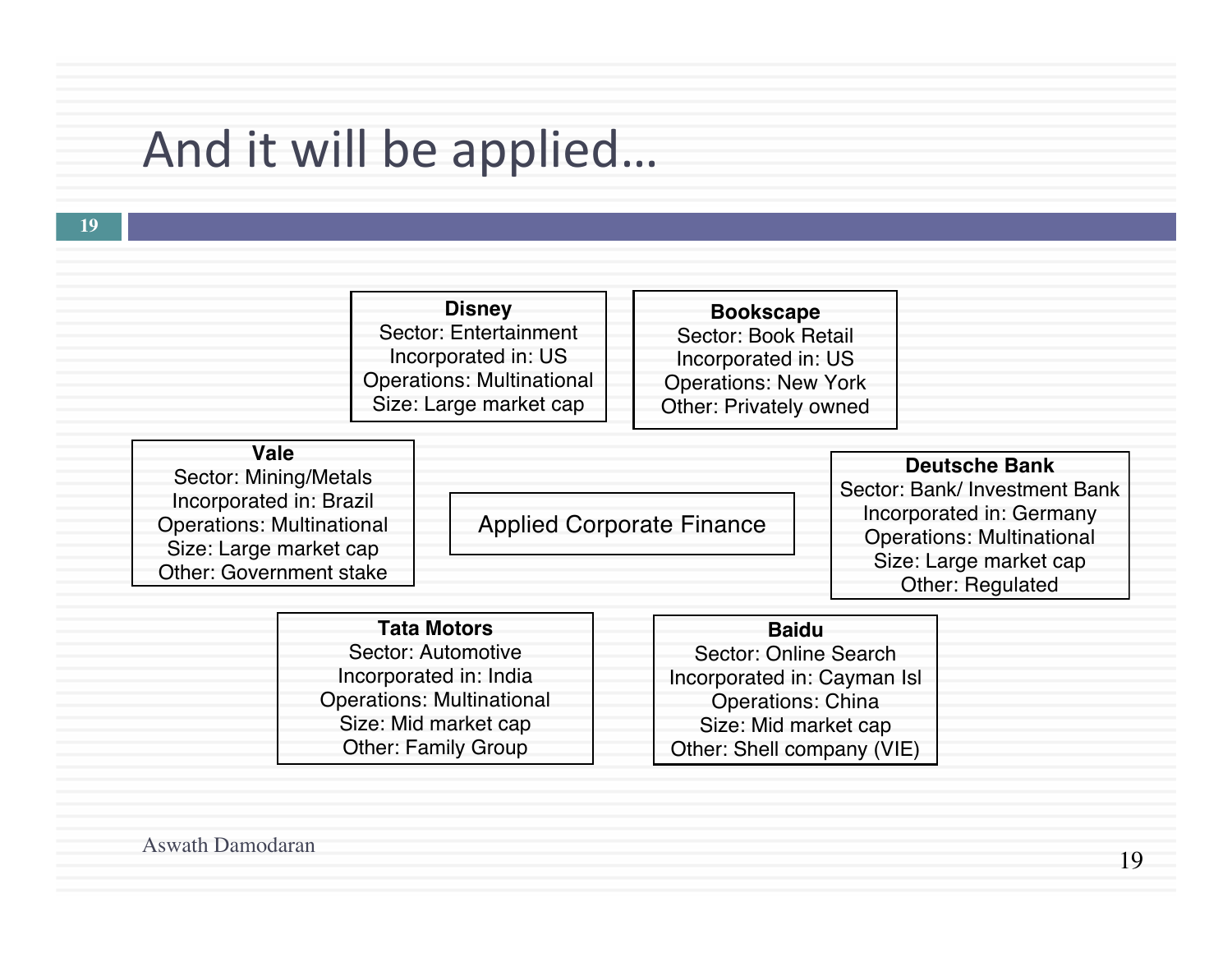## **Grading Distribution**

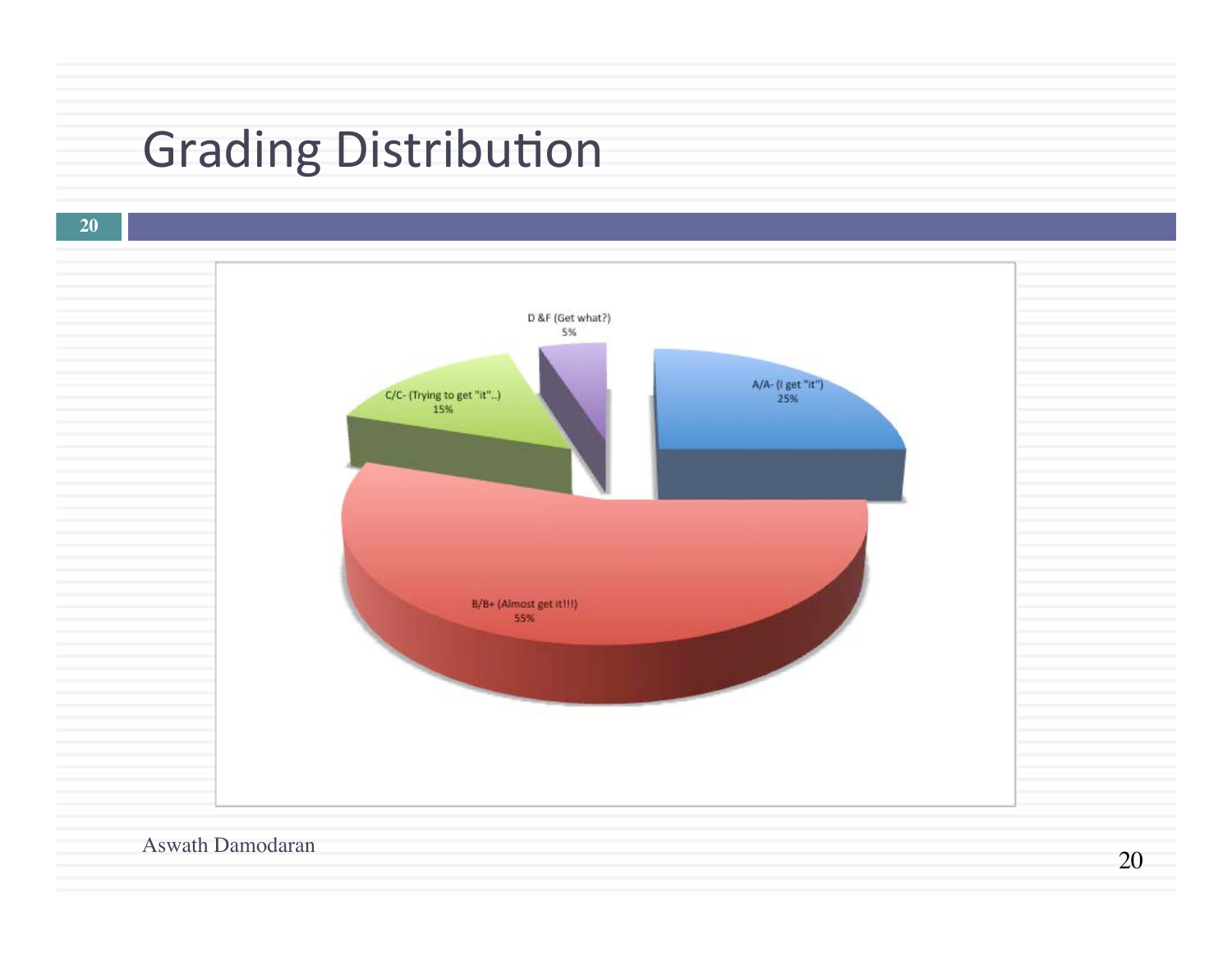### **Grading Basis**

**21**

□ Group Work: Each group will be required to work on one case (you will get it in class in the fourth week) and one comprehensive project (See attached description). ■ Case: Due session 17 (March 30 before class) 10% ■ Group Project: Due Session 26 (May 9 at 5 pm) 30% □ Individual Work: **□** Quizzes: There will be three open-book and open-notes quizzes worth 10% each. ■ Quiz 1: Session 11 - Covers sessions 1-10 (March 2) **Quiz 2: Session 18 - Covers sessions 11-17 (April 4)** ■ Quiz 3: Session 24- Covers session 17-23 (April 25) □ Final Exam: This will also be an open-book and open-notes cumulative exam worth 30%. It is scheduled for TBA from 10-12.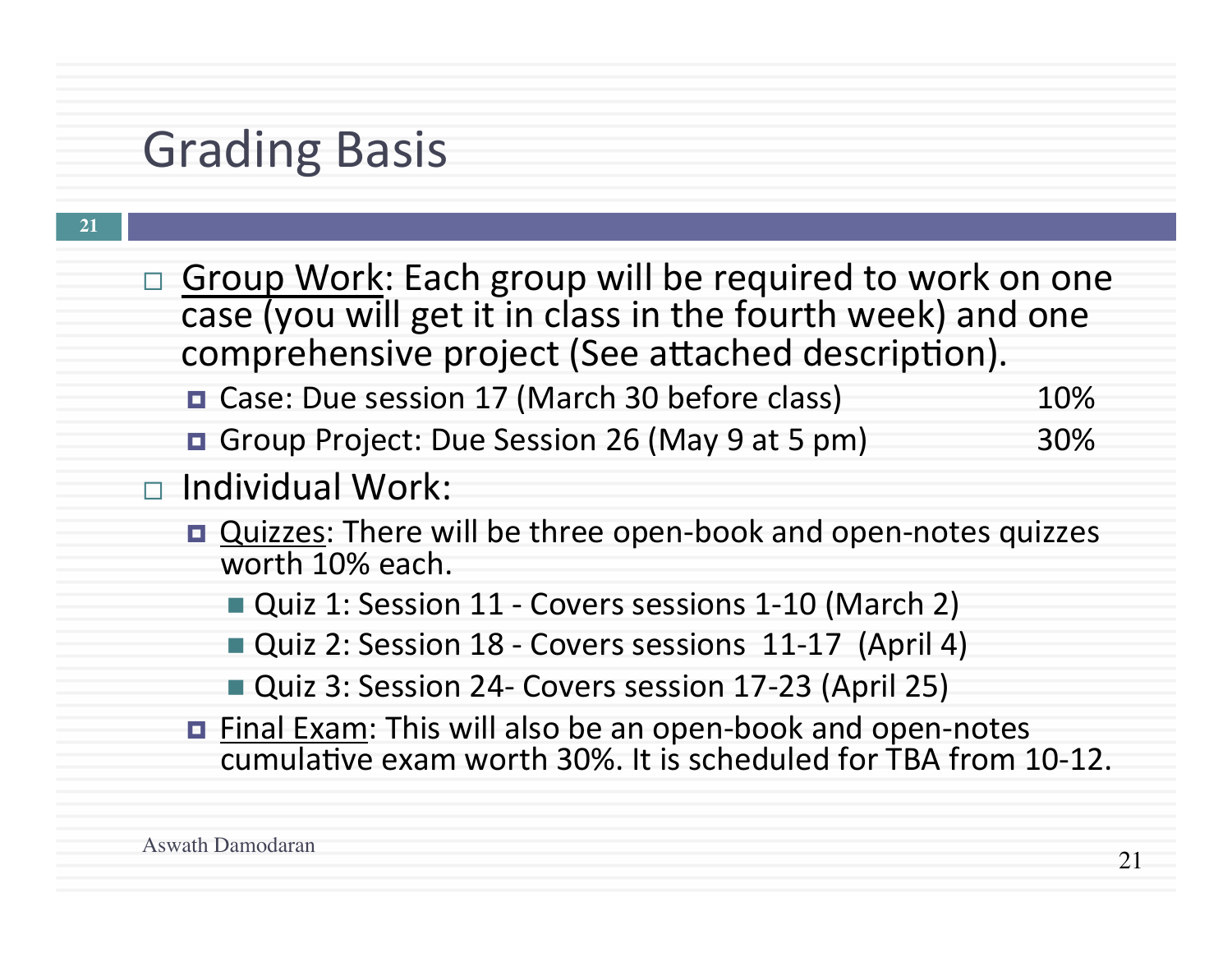#### Exam Ground Rules

- 1. Quizzes will be on the designated days in the first 30 minutes of the class.
- 2. Exams will be open book, open notes. You can bring in as much supporting material as you can carry.
- 3. Exams are NOT group work. You cannot consult with, talk to, communicate with or pass telepathic (or text) messages to anyone else in or out of the classroom. There are no cultural exceptions.
- 4. When time is called on the quiz, please stop writing.
- 5. Each quiz is worth 10%.
- 6. If you have to miss a quiz for good reason, you will have to let me know (by email) at least 15 minutes before the quiz that you will be missing the quiz.
- 7. If you miss a quiz for good reason, the 10% weight on that quiz will be reallocated across your remaining exams (quizzes and final). You cannot weight prior quizzes more.
- 8. If you take all three quizzes, the score on your worst quiz will be pushed up to the average score across all of your other exams (the other two quizzes and the final exam) (Note: It will not be thrown out). If you miss a quiz, you will not have this option, even if you miss the quiz for good reason.
- 9. I grade all of your quizzes and I give partial credit. So, please show all work. If you have a beef with the grading (and I do make mistakes), please come to me
- 10. You can bring calculators to the quiz but you cannot use your laptop (yet).
- Good reasons for missing quiz: Physical or mental sickness (you, spouse or child), Stalled subway train, Important interview (and you cannot change time), Tickets to Yankee Opening day.
- Not good reasons for missing quiz: Did not have time to prepare, Feeling overwhelmed, Not quite ready, Tickets to **Red Sox or Mets opening day.**